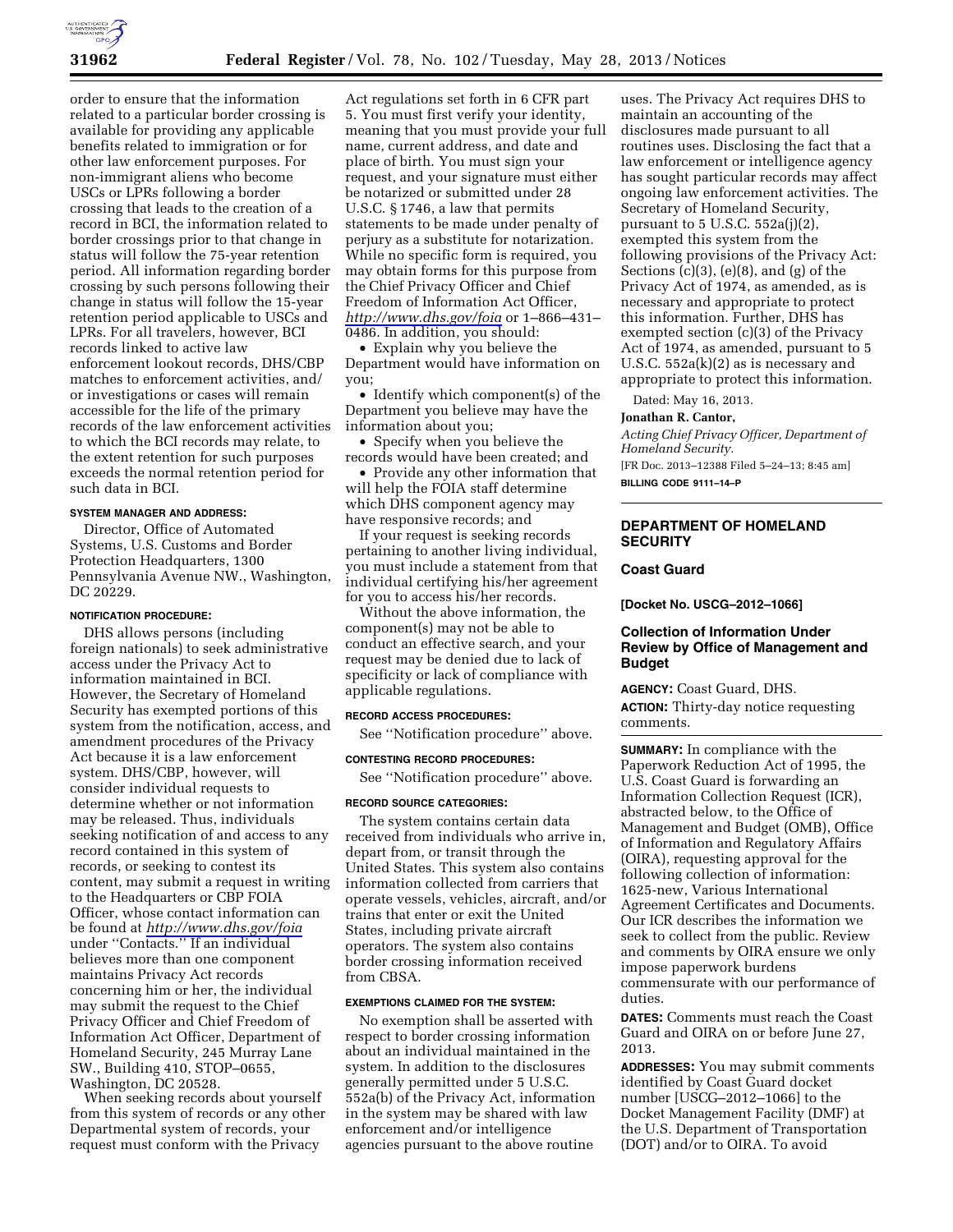duplicate submissions, please use only one of the following means:

(1) *Online:* (a) To Coast Guard docket at *[http://www.regulation.gov.](http://www.regulation.gov)* (b) To OIRA by email via: *[OIRA](mailto:OIRA-submission@omb.eop.gov)[submission@omb.eop.gov.](mailto:OIRA-submission@omb.eop.gov)* 

(2) *Mail:* (a) DMF (M–30), DOT, West Building Ground Floor, Room W12–140, 1200 New Jersey Avenue SE., Washington, DC 20590–0001. (b) To OIRA, 725 17th Street NW., Washington, DC 20503, attention Desk Officer for the Coast Guard.

(3) *Hand Delivery:* To DMF address above, between 9 a.m. and 5 p.m., Monday through Friday, except Federal holidays. The telephone number is 202– 366–9329.

(4) *Fax:* (a) To DMF, 202–493–2251. (b) To OIRA at 202–395–6566. To ensure your comments are received in a timely manner, mark the fax, attention Desk Officer for the Coast Guard.

The DMF maintains the public docket for this Notice. Comments and material received from the public, as well as documents mentioned in this Notice as being available in the docket, will become part of the docket and will be available for inspection or copying at room W12–140 on the West Building Ground Floor, 1200 New Jersey Avenue SE., Washington, DC, between 9 a.m. and 5 p.m., Monday through Friday, except Federal holidays. You may also find the docket on the Internet at *[http://](http://www.regulations.gov)  [www.regulations.gov.](http://www.regulations.gov)* 

A copy of the ICR is available through the docket on the Internet at *[http://](http://www.regulations.gov) [www.regulations.gov.](http://www.regulations.gov)* Additionally, copies are available from: Commandant (CG–612), ATTN: Paperwork Reduction Act Manager, U.S. Coast Guard, 2100 2nd Street SW., STOP 7101, Washington, DC 20593–7101.

## **FOR FURTHER INFORMATION CONTACT:**  Contact Lieutenant Commander

Christopher Gagnon, Domestic Vessels Division, U.S. Coast Guard at *[cg-cvc-](mailto:cg-cvc-1@uscg.mil)[1@uscg.mil,](mailto:cg-cvc-1@uscg.mil)* for questions on this document. Contact Ms. Barbara Hairston, Program Manager, Docket Operations, 202–366–9826, for questions on the docket.

# **SUPPLEMENTARY INFORMATION:**

## **Public Participation and Request for Comments**

This Notice relies on the authority of the Paperwork Reduction Act of 1995; 44 U.S.C. Chapter 35, as amended. An ICR is an application to OIRA seeking the approval, extension, or renewal of a Coast Guard collection of information (Collection). The ICR contains information describing the Collection's purpose, the Collection's likely burden on the affected public, an explanation of

the necessity of the Collection, and other important information describing the Collection. There is one ICR for each Collection.

The Coast Guard invites comments on whether this ICR should be granted based on the Collection being necessary for the proper performance of Departmental functions. In particular, the Coast Guard would appreciate comments addressing: (1) The practical utility of the Collection; (2) the accuracy of the estimated burden of the Collection; (3) ways to enhance the quality, utility, and clarity of information subject to the Collection; and (4) ways to minimize the burden of the Collection on respondents, including the use of automated collection techniques or other forms of information technology. These comments will help OIRA determine whether to approve the ICR referred to in this Notice.

We encourage you to respond to this request by submitting comments and related materials. Comments to Coast Guard or OIRA must contain the OMB Control Number of the ICR. They must also contain the docket number of this request, [USCG–2012–1066], and must be received by June 27, 2013. We will post all comments received, without change, to *[http://www.regulations.gov.](http://www.regulations.gov)*  They will include any personal information you provide. We have an agreement with DOT to use their DMF. Please see ''Privacy Act'' paragraph below.

#### **Submitting Comments**

If you submit a comment, please include the docket number [USCG– 2012–1066], indicate the specific section of the document to which each comment applies, providing a reason for each comment. You may submit your comments and material online (via *<http://www.regulations.gov>*), by fax, mail, or hand delivery, but please use only one of these means. If you submit a comment online via *[www.regulations.gov,](http://www.regulations.gov)* it will be considered received by the Coast Guard when you successfully transmit the comment. If you fax, hand deliver, or mail your comment, it will be considered as having been received by the Coast Guard when it is received at the DMF. We recommend you include your name, mailing address, an email address, or other contact information in the body of your document so that we can contact you if we have questions regarding your submission.

You may submit comments and material by electronic means, mail, fax, or delivery to the DMF at the address under **ADDRESSES**, but please submit

them by only one means. To submit your comment online, go to *[http://](http://www.regulations.gov)  [www.regulations.gov,](http://www.regulations.gov)* and type USCG– 2012–1066 in the Search box, then click on the ''Open Docket Folder'' option. If you submit your comments by mail or hand delivery, submit them in an unbound format, no larger than 81⁄2 by 11 inches, suitable for copying and electronic filing. If you submit comments by mail and would like to know that they reached the Facility, please enclose a stamped, self-addressed postcard or envelope. We will consider all comments and material received during the comment period and will address them accordingly.

#### **Viewing Comments and Documents**

To view the comments go to *[http://](http://www.regulations.gov) [www.regulations.gov,](http://www.regulations.gov)* insert USCG– 2012–1066 in the Search box, then click on the ''Open Docket Folder'' option. If you do not have access to the internet, you may view the docket by visiting the Docket Management Facility in Room W12–140 on the ground floor of the Department of Transportation West Building, 1200 New Jersey Avenue SE., Washington, DC 20590, between 9 a.m. and 5 p.m., Monday through Friday, except Federal holidays. We have an agreement with the Department of Transportation to use the Docket Management Facility.

OIRA posts its decisions on ICRs online at *[http://www.reginfo.gov/public/](http://www.reginfo.gov/public/do/PRAMain) [do/PRAMain](http://www.reginfo.gov/public/do/PRAMain)* after the comment period for each ICR. An OMB Notice of Action on each ICR will become available via a hyperlink in the OMB Control Number: 1625-new.

#### **Privacy Act**

Anyone can search the electronic form of comments received in dockets by the name of the individual submitting the comment (or signing the comment, if submitted on behalf of an association, business, labor union, etc.). You may review a Privacy Act statement regarding Coast Guard public dockets in the January 17, 2008, issue of the **Federal Register** (73 FR 3316).

### **Previous Request for Comments**

This request provides a 30-day comment period required by OIRA. The Coast Guard has published the 60-day Notice (78 FR 9709; February 11, 2013) required by 44 U.S.C. 3506(c)(2). That Notice elicited no COI-related comments. Accordingly, no changes have been made to the collection. The above 60-day Notice also sought comments on a draft Maritime Labour Convention (MLC) Navigation and Vessel Inspection Circular (NVIC). The Coast Guard will publish a separate